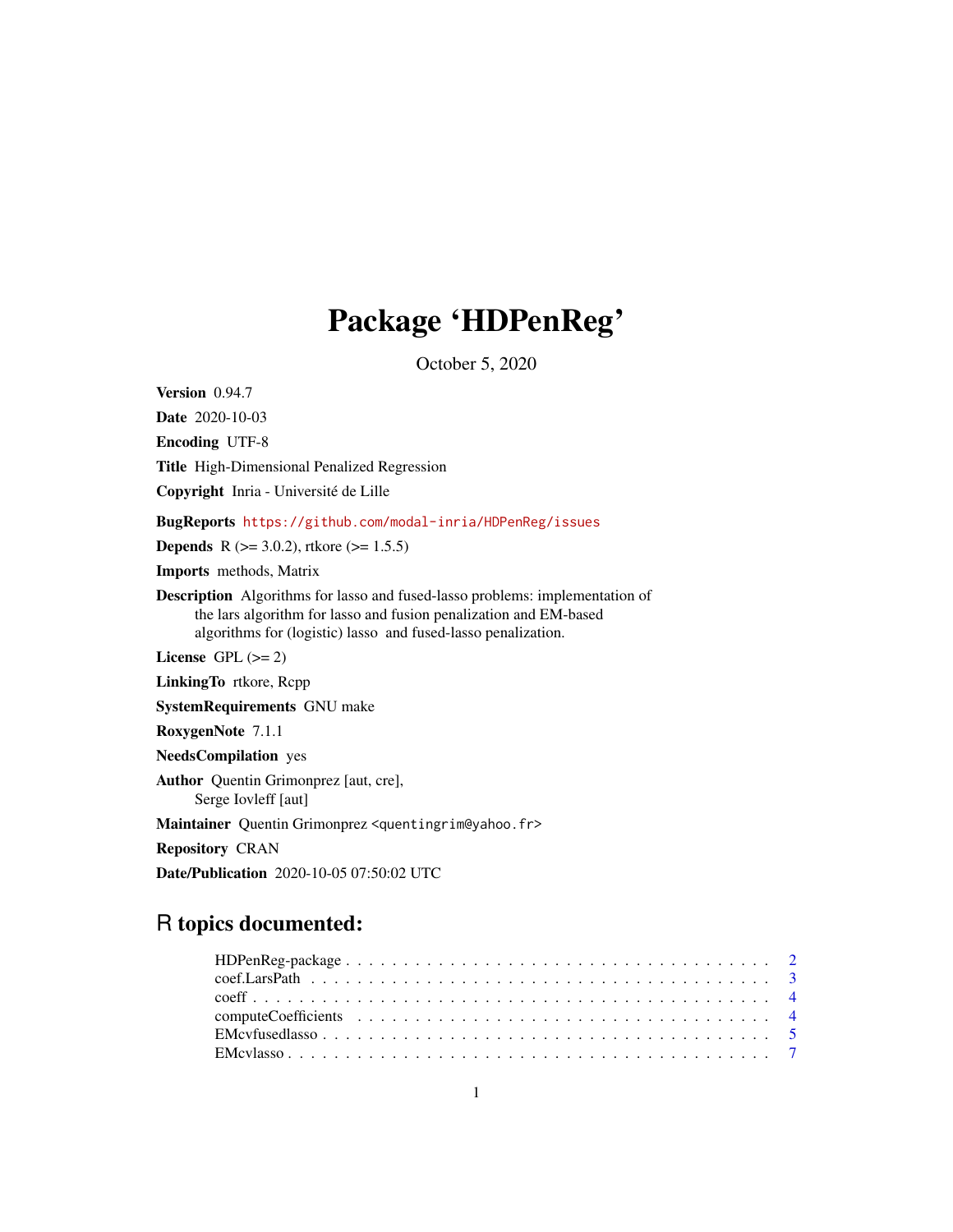# <span id="page-1-0"></span>2 HDPenReg-package

| Index | 20 |
|-------|----|

HDPenReg-package *Algorithms for lasso and fused-lasso problems.*

### Description

This package contains algorithms for lasso and fused-lasso problems. It contains an implementation of the lars algorithm [1], for the lasso and fusion penalization and EM-based algorithms for (logistic) lasso and fused-lasso.

#### Details

| Package: | <b>HDPenReg</b> |
|----------|-----------------|
| Type:    | Package         |
| Version: | 0.94.5          |
| Date:    | 2019-03-29      |
| License: | $GPL (=2)$      |

The main function is [HDlars.](#page-12-1)

#### Author(s)

Maintainer: Quentin Grimonprez <quentin.grimonprez@inria.fr>

#### See Also

[HDlars](#page-12-1) [HDcvlars](#page-10-1)

### Examples

## Not run: # see vignette vignette("HDPenReg")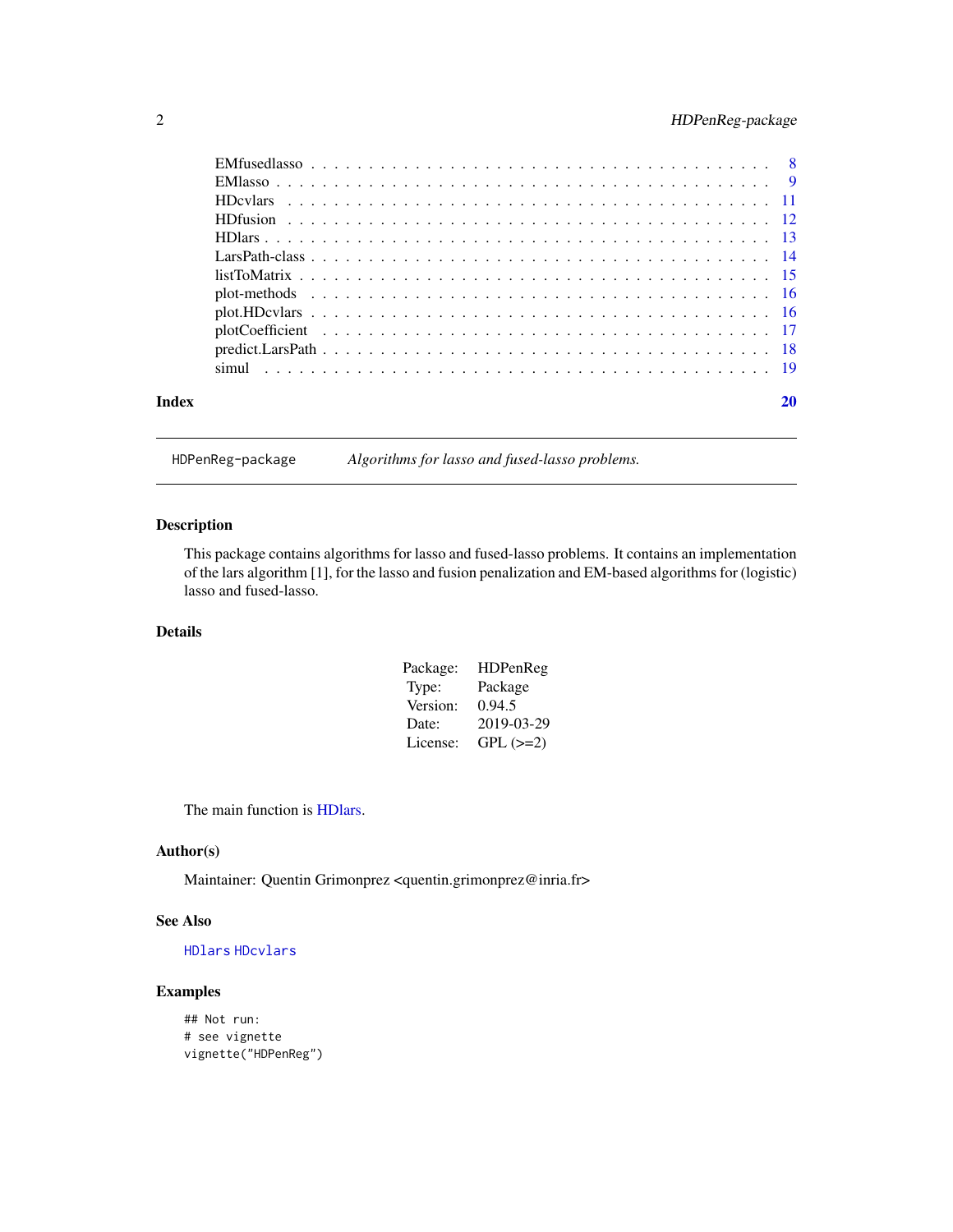<span id="page-2-0"></span>## End(Not run)

coef.LarsPath *Compute coefficients*

# Description

Compute coefficients at a given level of penalty

#### Usage

```
## S3 method for class 'LarsPath'
coef(object, index = NULL, mode = c("lambda", "step", "fraction", "norm"), ...)
```
### Arguments

| object   | a LarsParth object                                                                                                                                                                                                                                                                                                                                                                                                                  |
|----------|-------------------------------------------------------------------------------------------------------------------------------------------------------------------------------------------------------------------------------------------------------------------------------------------------------------------------------------------------------------------------------------------------------------------------------------|
| index    | If mode ="norm", index represents the 11-norm of the coefficients with which we<br>want to predict. If mode="fraction", index represents the ratio (11-norm of the<br>coefficients with which we want to predict)/(11-norm maximal of the LarsPath<br>object). If mode="lambda", index represents the value of the penalty parame-<br>ter. If mode="step", index represents the numer of the step at which we want<br>coefficients. |
| mode     | "fraction" or "norm" or "lambda" or "step".                                                                                                                                                                                                                                                                                                                                                                                         |
| $\cdots$ | other arguments. Not used                                                                                                                                                                                                                                                                                                                                                                                                           |

#### Value

A vector containing the estimated coefficient for index

#### Author(s)

Quentin Grimonprez

#### See Also

[HDlars](#page-12-1) [LarsPath](#page-13-1)

```
dataset <- simul(50, 10000, 0.4, 10, 50, matrix(c(0.1, 0.8, 0.02, 0.02), nrow = 2))
result <- HDlars(dataset$data[1:40, ], dataset$response[1:40])
coeff <- coef(result, 0.3, "fraction")
```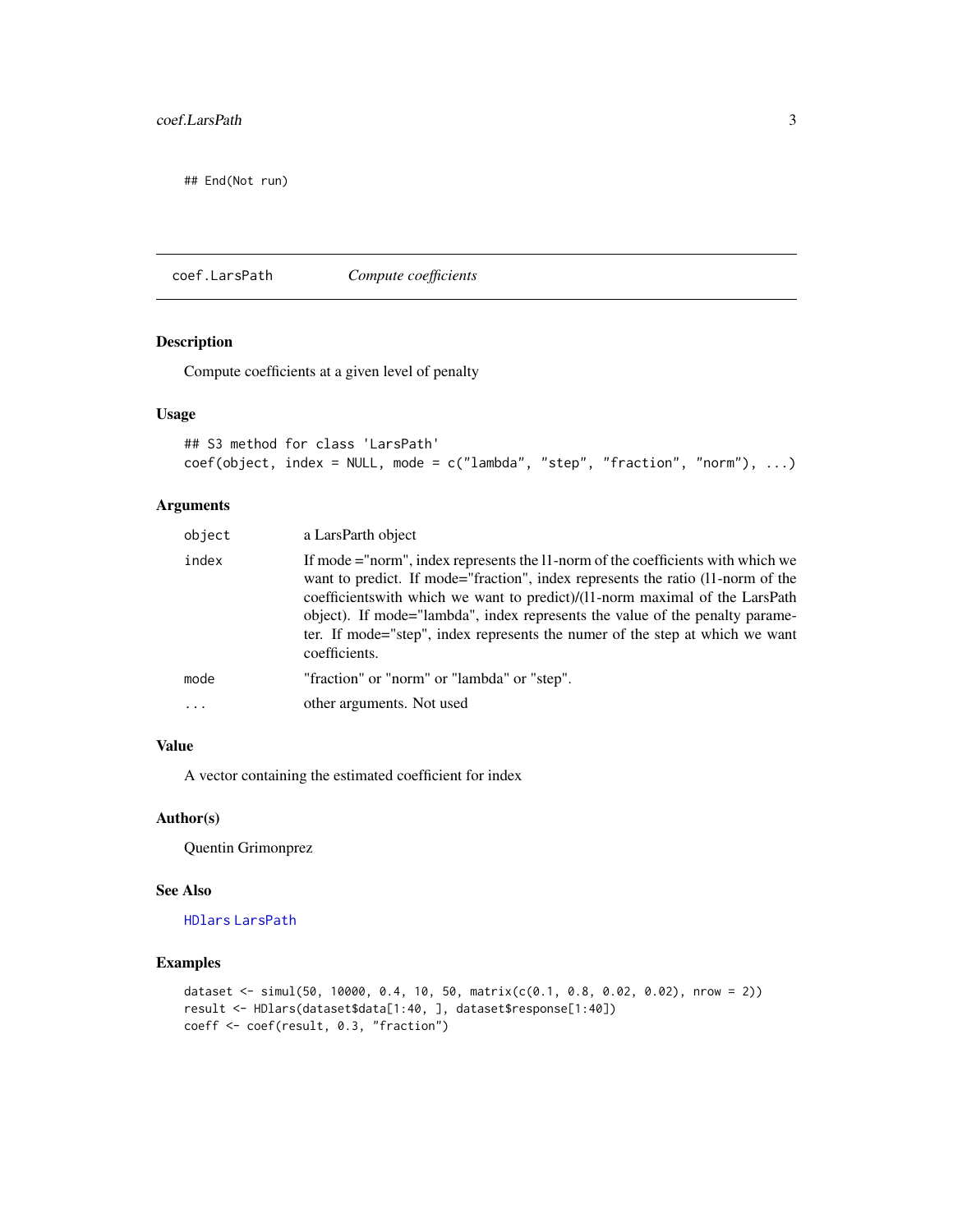<span id="page-3-0"></span>

Get the vector of coefficients at a given step

#### Usage

coeff(x, step)

#### Arguments

|      | A LarsPath object.                                  |
|------|-----------------------------------------------------|
| step | The step at which you want to get the coefficients. |

# Value

a vector of size p containing the value of coefficients at the desired step.

#### See Also

[HDlars](#page-12-1) [HDfusion](#page-11-1) [LarsPath](#page-13-1)

### Examples

```
dataset <- simul(50, 1000, 0.4, 10, 50, matrix(c(0.1, 0.8, 0.02, 0.02), nrow = 2))
result <- HDfusion(dataset$data, dataset$response)
coefficient <- coeff(result, result@nbStep) # get the coefficients
```
computeCoefficients *Compute coefficients*

#### Description

Compute coefficients at a given level of penalty

#### Usage

```
computeCoefficients(x, lambda, mode = "fraction")
```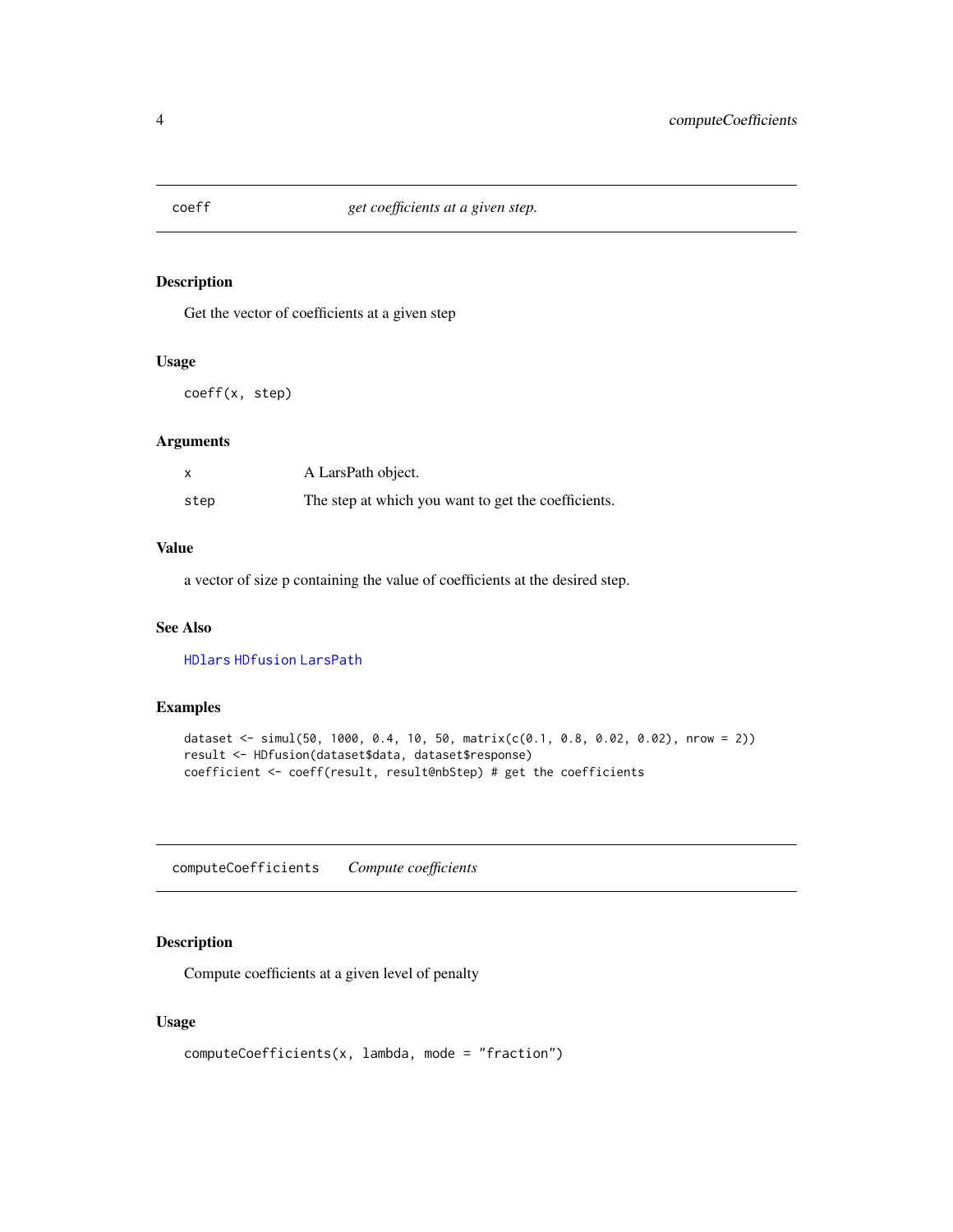### <span id="page-4-0"></span>EMcvfusedlasso 5

#### Arguments

| $\mathsf{X}$ | a LarsParth object                                                                                                                                                                                                                                               |
|--------------|------------------------------------------------------------------------------------------------------------------------------------------------------------------------------------------------------------------------------------------------------------------|
| lambda       | If mode ="norm", lambda represents the 11-norm of the coefficients with which<br>we want to predict. If mode="fraction", lambda represents the ratio (11-norm of<br>the coefficients with which we want to predict)/(11-norm maximal of the LarsPath<br>object). |
| mode         | "fraction" or "norm" or "lambda".                                                                                                                                                                                                                                |

# Value

A list containing

variable Index of non-zeros coefficients. coefficient non-zeros coefficients.

#### Author(s)

Quentin Grimonprez

# Examples

```
dataset <- simul(50, 10000, 0.4, 10, 50, matrix(c(0.1, 0.8, 0.02, 0.02), nrow = 2))
result <- HDlars(dataset$data[1:40, ], dataset$response[1:40])
coeff <- computeCoefficients(result, 0.3, "fraction")
```
<span id="page-4-1"></span>EMcvfusedlasso *cross validation for EM fused-lasso*

#### Description

cross validation function for [EMfusedlasso](#page-7-1).

#### Usage

```
EMcvfusedlasso(
 X,
 y,
 lambda1,
  lambda2,
 nbFolds = 10,
 maxSteps = 1000,burn = 50,
  intercept = TRUE,
 model = c("linear", "logistic"),
 eps = 1e-05,
 eps0 = 1e-08,
  epsCG = 1e-08\mathcal{E}
```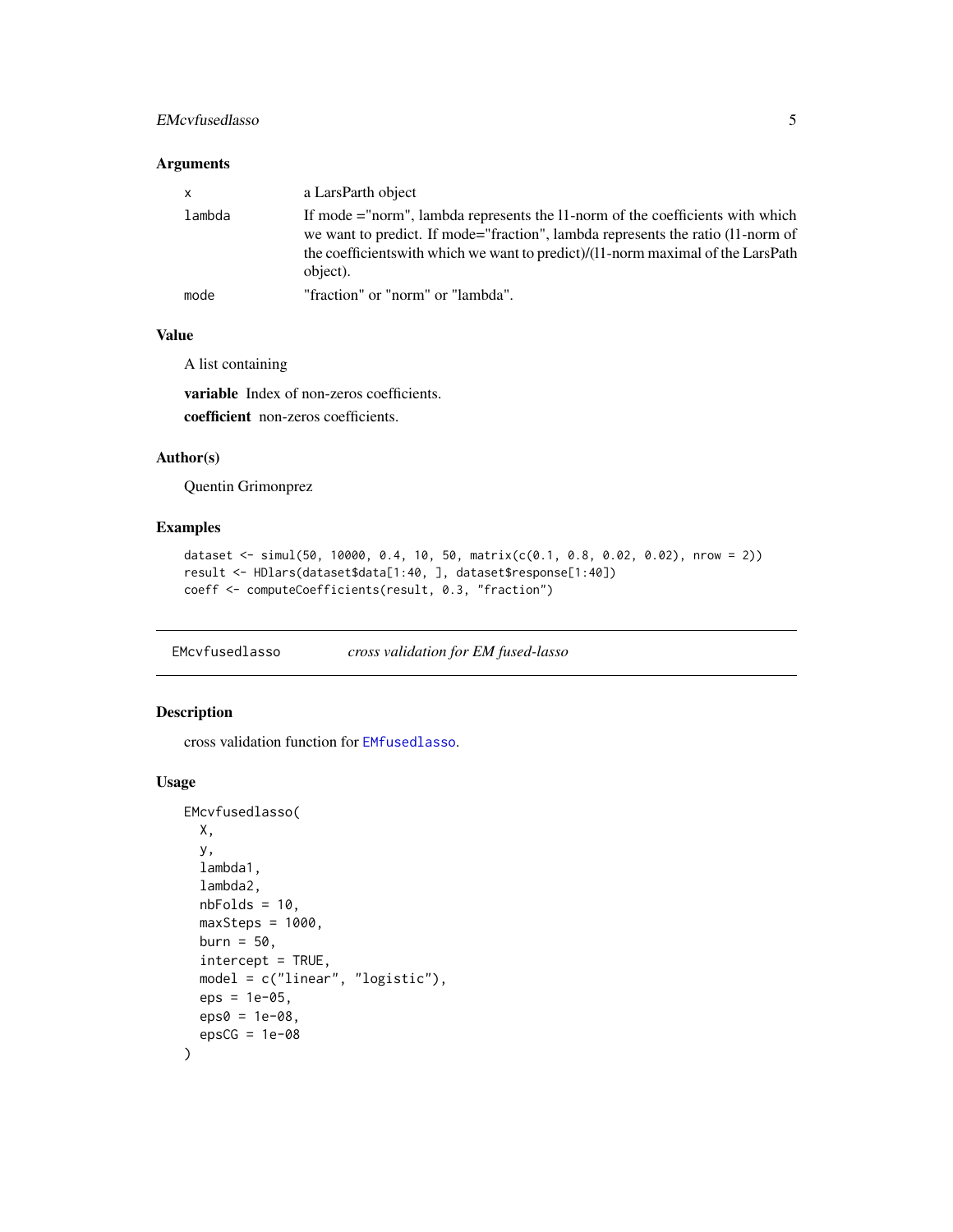## Arguments

| X         | the matrix (of size $n * p$ ) of the covariates.                                          |
|-----------|-------------------------------------------------------------------------------------------|
| y         | a vector of length n with the response.                                                   |
| lambda1   | Values of lambda1 at which prediction error should be computed. Can be a<br>single value. |
| lambda2   | Values of lambda2 at which prediction error should be computed. Can be a<br>single value. |
| nbFolds   | the number of folds for the cross-validation.                                             |
| maxSteps  | Maximal number of steps for EM algorithm.                                                 |
| burn      | Number of steps for the burn period.                                                      |
| intercept | If TRUE, there is an intercept in the model.                                              |
| model     | "linear" or "logistic".                                                                   |
| eps       | Tolerance of the algorithm.                                                               |
| eps0      | Zero tolerance. Coefficients under this value are set to zero.                            |
| epsCG     | Epsilon for the convergence of the conjugate gradient.                                    |

#### Value

A list containing

cv Mean prediction error for each value of index.

cvError Standard error of cv.

minCv Minimal cv criterion.

lambda1 Values of lambda1 at which prediction error should be computed.

lambda2 Values of lambda2 at which prediction error should be computed.

lambda.optimal Value of (lambda1,lambda2) for which the cv criterion is minimal.

#### Author(s)

Quentin Grimonprez, Serge Iovleff

```
dataset <- simul(50, 100, 0.4, 1, 10, matrix(c(0.1, 0.8, 0.02, 0.02), nrow = 2))
result <- EMcvfusedlasso(X = dataset$data, y = dataset$response, lambda1 = 3:1,
                        lambda2 = 3:1, nbFolds = 5, intercept = FALSE)
```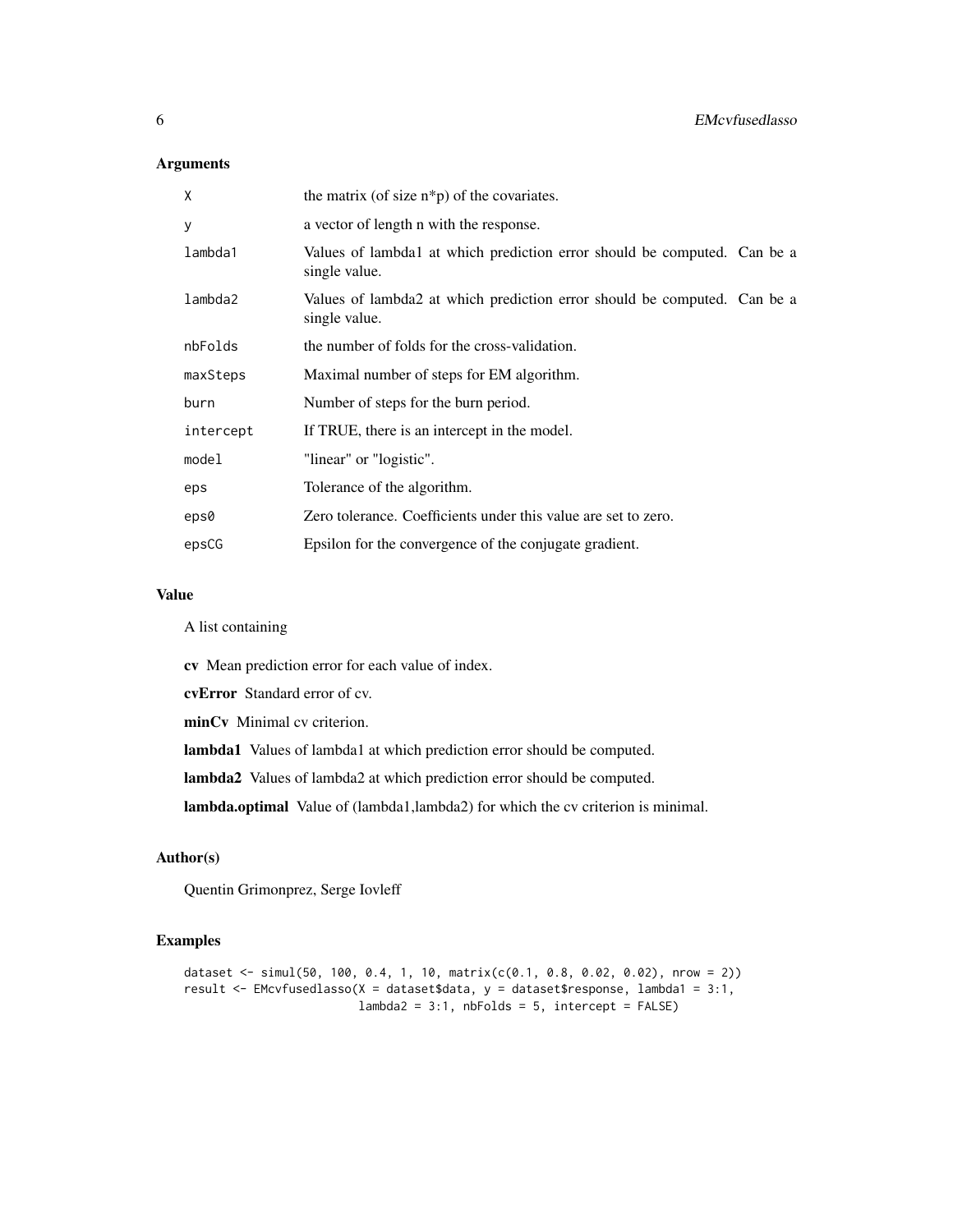<span id="page-6-1"></span><span id="page-6-0"></span>

cross validation function for [EMlasso](#page-8-1).

### Usage

```
EMcvlasso(
 X,
 y,
 lambda = NULL,nbFolds = 10,
 maxSteps = 1000,intercept = TRUE,
 model = c("linear", "logistic"),
 burn = 30,
  threshold = 1e-08,
  eps = 1e-05,
  epsCG = 1e-08)
```
# Arguments

| χ         | the matrix (of size $n * p$ ) of the covariates.               |
|-----------|----------------------------------------------------------------|
| у         | a vector of length n with the response.                        |
| lambda    | Values at which prediction error should be computed.           |
| nbFolds   | the number of folds for the cross-validation.                  |
| maxSteps  | Maximal number of steps for EM algorithm.                      |
| intercept | If TRUE, there is an intercept in the model.                   |
| model     | "linear" or "logistic".                                        |
| burn      | Number of steps for the burn period.                           |
| threshold | Zero tolerance. Coefficients under this value are set to zero. |
| eps       | Tolerance of the EM algorithm.                                 |
| epsCG     | Epsilon for the convergence of the conjugate gradient.         |
|           |                                                                |

#### Value

A list containing

cv Mean prediction error for each value of index.

cvError Standard error of lambda.

minCv Minimal lambda criterion.

lambda Values of lambda at which prediction error should be computed.

lambda.optimal Value of lambda for which the cv criterion is minimal.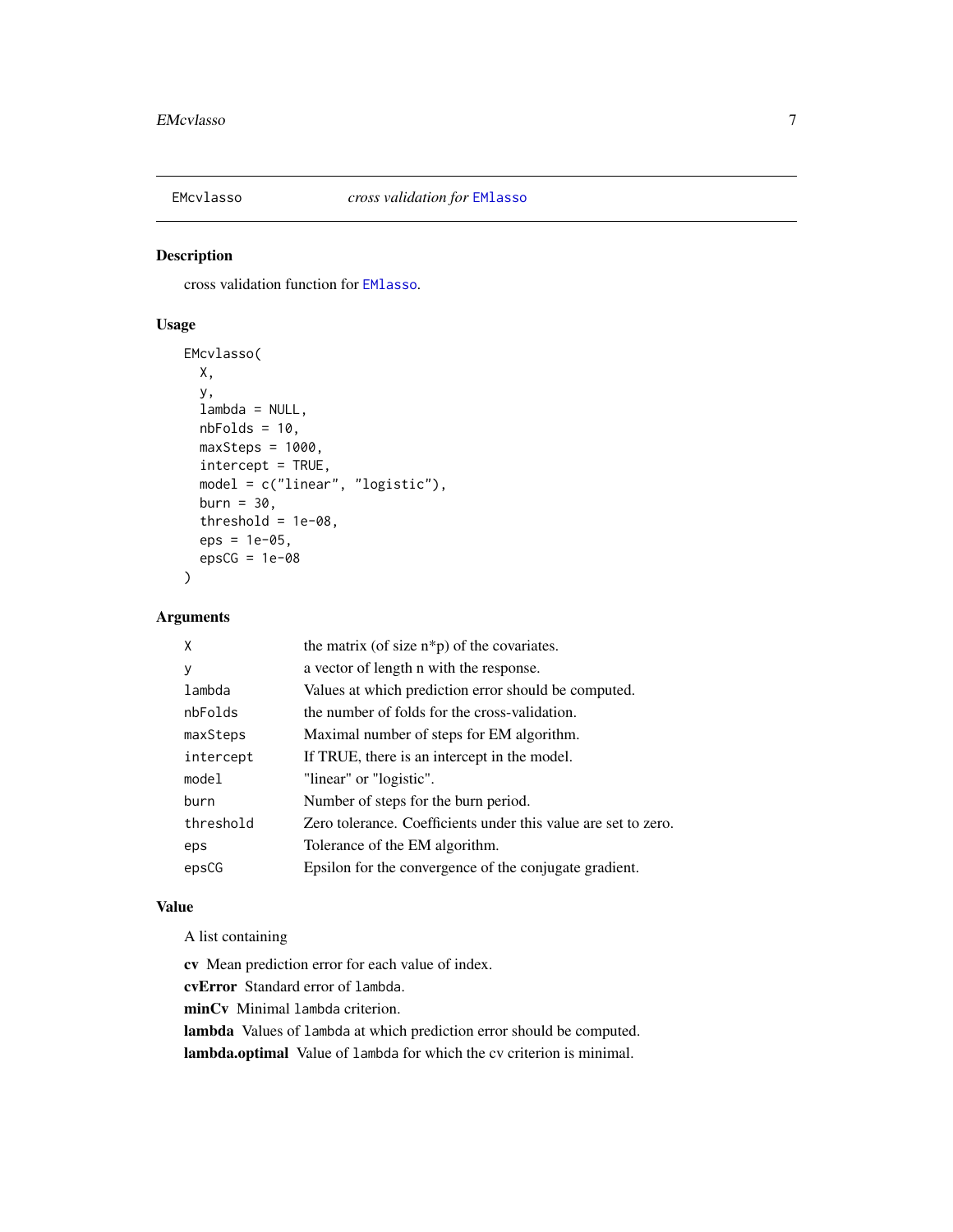## <span id="page-7-0"></span>Author(s)

Quentin Grimonprez, Serge Iovleff

#### Examples

```
dataset <- simul(50, 100, 0.4, 1, 10, matrix(c(0.1, 0.8, 0.02, 0.02), nrow = 2))
result <- EMcvlasso(X = dataset$data, y = dataset$response,
                   lambda = 5:1, nbFolds = 5, intercept = FALSE
```
<span id="page-7-1"></span>

| EMfusedlasso | EM algorithm for fused-lasso penalty |
|--------------|--------------------------------------|
|--------------|--------------------------------------|

#### Description

EM algorithm for fused-lasso penalty

#### Usage

```
EMfusedlasso(
 X,
  y,
  lambda1,
  lambda2,
 maxSteps = 1000,burn = 50,
  intercept = TRUE,
 model = c("linear", "logistic"),
 eps = 1e-05,
 eps0 = 1e-08,
  epsCG = 1e-08)
```
# Arguments

| $\mathsf{x}$     | the matrix (of size $n * p$ ) of the covariates.               |
|------------------|----------------------------------------------------------------|
| y                | a vector of length n with the response.                        |
| lambda1          | a positive real. Parameter associated with the lasso penalty.  |
| lambda2          | a positive real. Parameter associated with the fusion penalty. |
| maxSteps         | Maximal number of steps for EM algorithm.                      |
| burn             | Number of steps before regrouping some variables in segment.   |
| intercept        | If TRUE, there is an intercept in the model.                   |
| model            | "linear" or "logistic"                                         |
| eps              | tolerance for convergence of the EM algorithm.                 |
| eps <sub>0</sub> | Zero tolerance. Coefficients under this value are set to zero. |
| epsCG            | tolerance for convergence of the conjugate gradient.           |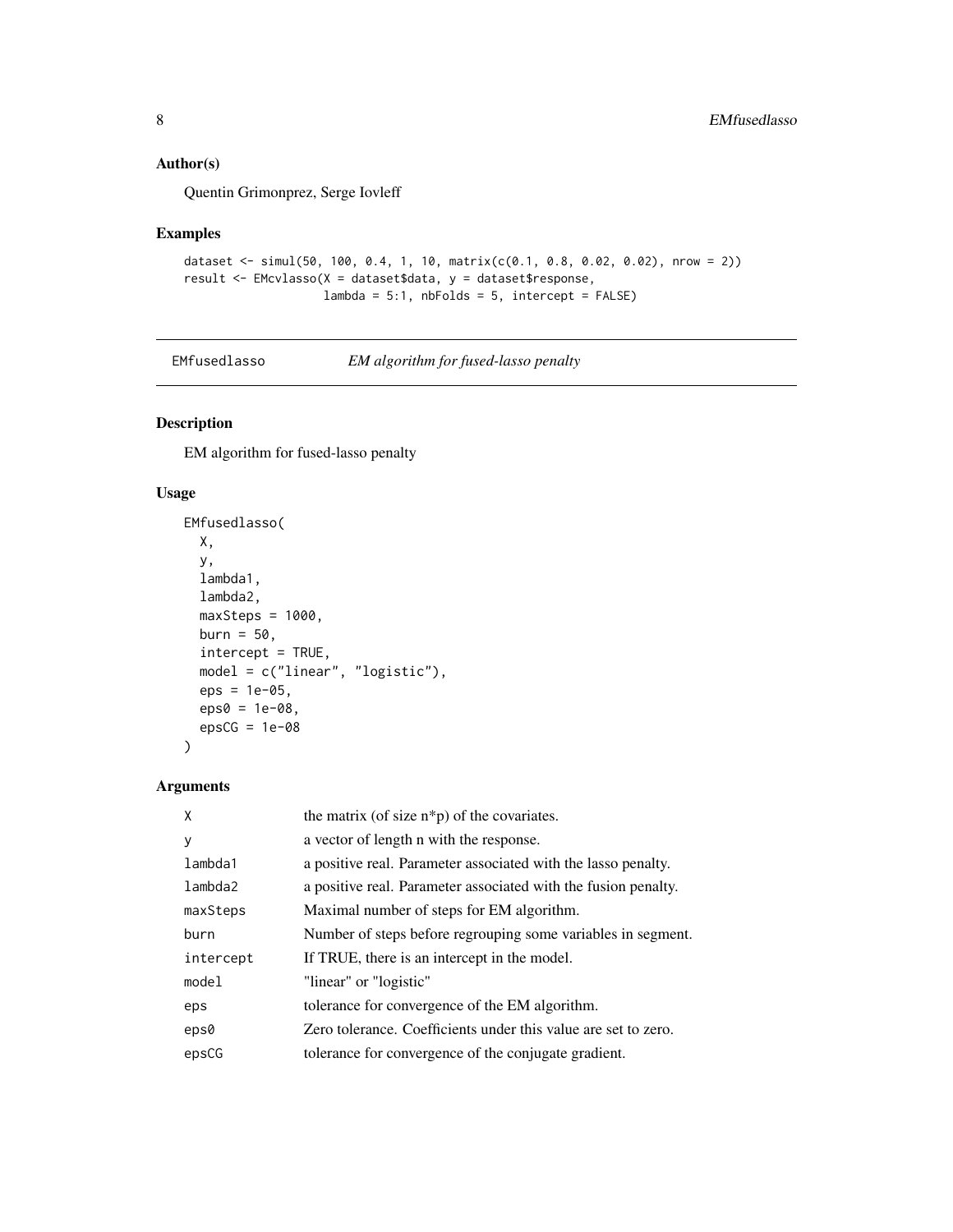#### <span id="page-8-0"></span>EMlasso 9

#### Value

A list containing :

- step Vector containing the number of steps of the algorithm for every lambda.
- variable List of vector of size "step+1". The i+1-th item contains the index of non-zero coefficients at the i-th step.
- coefficient List of vector of size "step+1". The i+1-th item contains the non-zero coefficients at the i-th step.

lambda Vector of length "step+1", containing the lambda at each step.

mu Intercept.

# Author(s)

Quentin Grimonprez, Serge Iovleff

#### See Also

#### [EMcvfusedlasso](#page-4-1)

#### Examples

```
dataset <- simul(50, 100, 0.4, 1, 10, matrix(c(0.1, 0.9, 0.02, 0.02), nrow = 2))
result <- EMfusedlasso(dataset$data, dataset$response, 1, 1)
```
<span id="page-8-1"></span>EMlasso *EM algorithm for lasso penalty*

#### Description

EM algorithm for lasso penalty

#### Usage

```
EMlasso(
 X,
 y,
  lambda,
 maxSteps = 1000,
  intercept = TRUE,
 model = c("linear", "logistic"),
 burn = 50,
  threshold = 1e-08,
  eps = 1e-05,
  epsCG = 1e-08)
```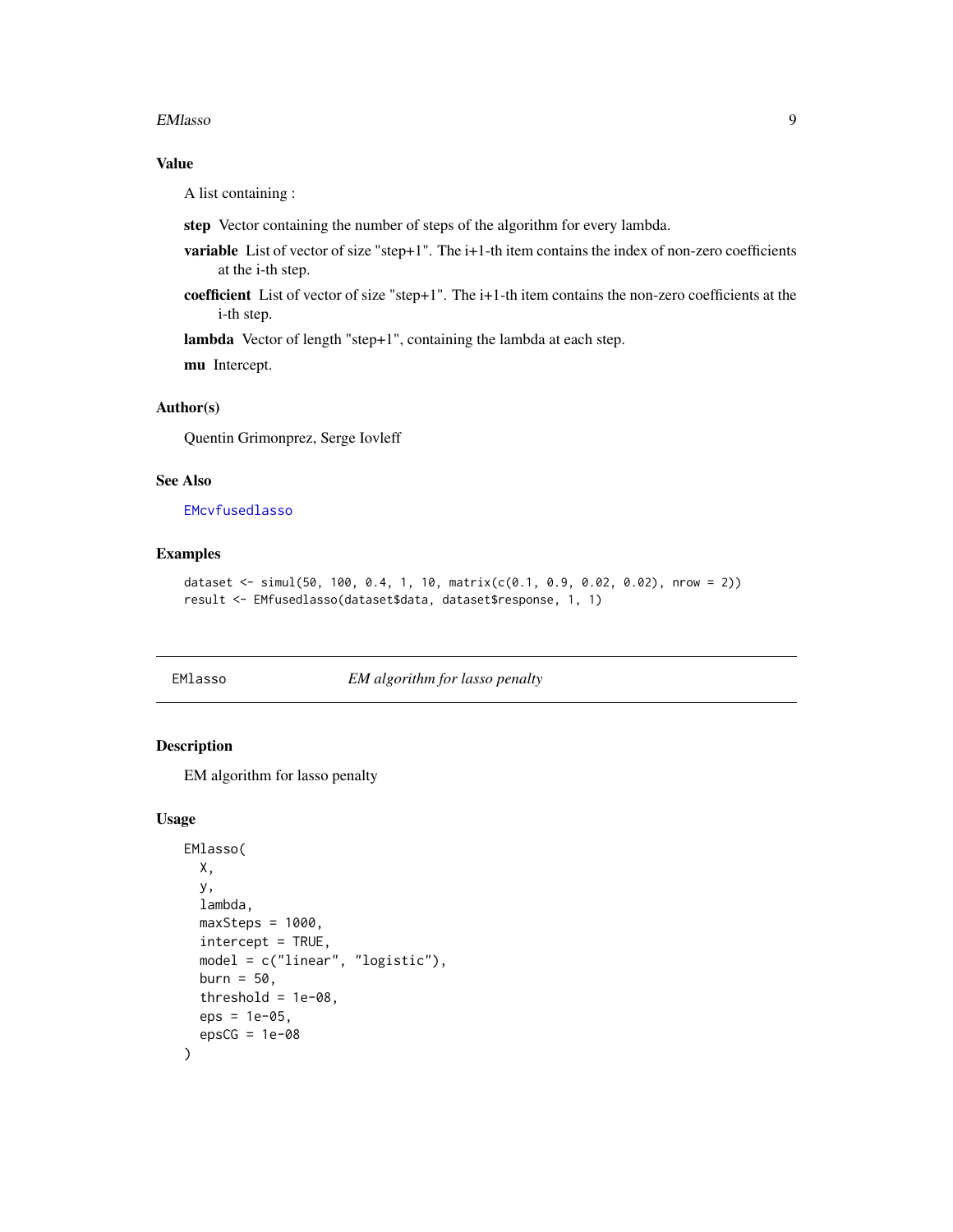# <span id="page-9-0"></span>Arguments

| X         | the matrix (of size $n * p$ ) of the covariates.                                                                     |
|-----------|----------------------------------------------------------------------------------------------------------------------|
| y         | a vector of length n with the response.                                                                              |
| lambda    | a sequence of 11 penalty regularization term. If no sequence is provided, the<br>function computes his own sequence. |
| maxSteps  | Maximal number of steps for EM algorithm.                                                                            |
| intercept | If TRUE, there is an intercept in the model.                                                                         |
| model     | "linear" or "logistic"                                                                                               |
| burn      | Number of steps before thresholding some variables to zero.                                                          |
| threshold | Zero tolerance. Coefficients under this value are set to zero.                                                       |
| eps       | Epsilon for the convergence of the EM algorithm.                                                                     |
| epsCG     | Epsilon for the convergence of the conjugate gradient.                                                               |

#### Value

A list containing :

step Vector containing the number of steps of the algorithm for every lambda.

- variable List of vector of the same length as lambda. The i-th item contains the index of non-zero coefficients for the i-th lambda value.
- coefficient List of vector of the same length as lambda. The i-th item contains the non-zero coefficients for the i-th lambda value.

lambda Vector containing the lambda values.

mu Intercept.

#### Author(s)

Quentin Grimonprez, Serge Iovleff

#### See Also

[EMcvlasso](#page-6-1)

```
dataset <- simul(50, 100, 0.4, 1, 10, matrix(c(0.1, 0.9, 0.02, 0.02), nrow = 2))
result <- EMlasso(dataset$data, dataset$response)
# Obtain estimated coefficient in matrix format
coefficient <- listToMatrix(result)
```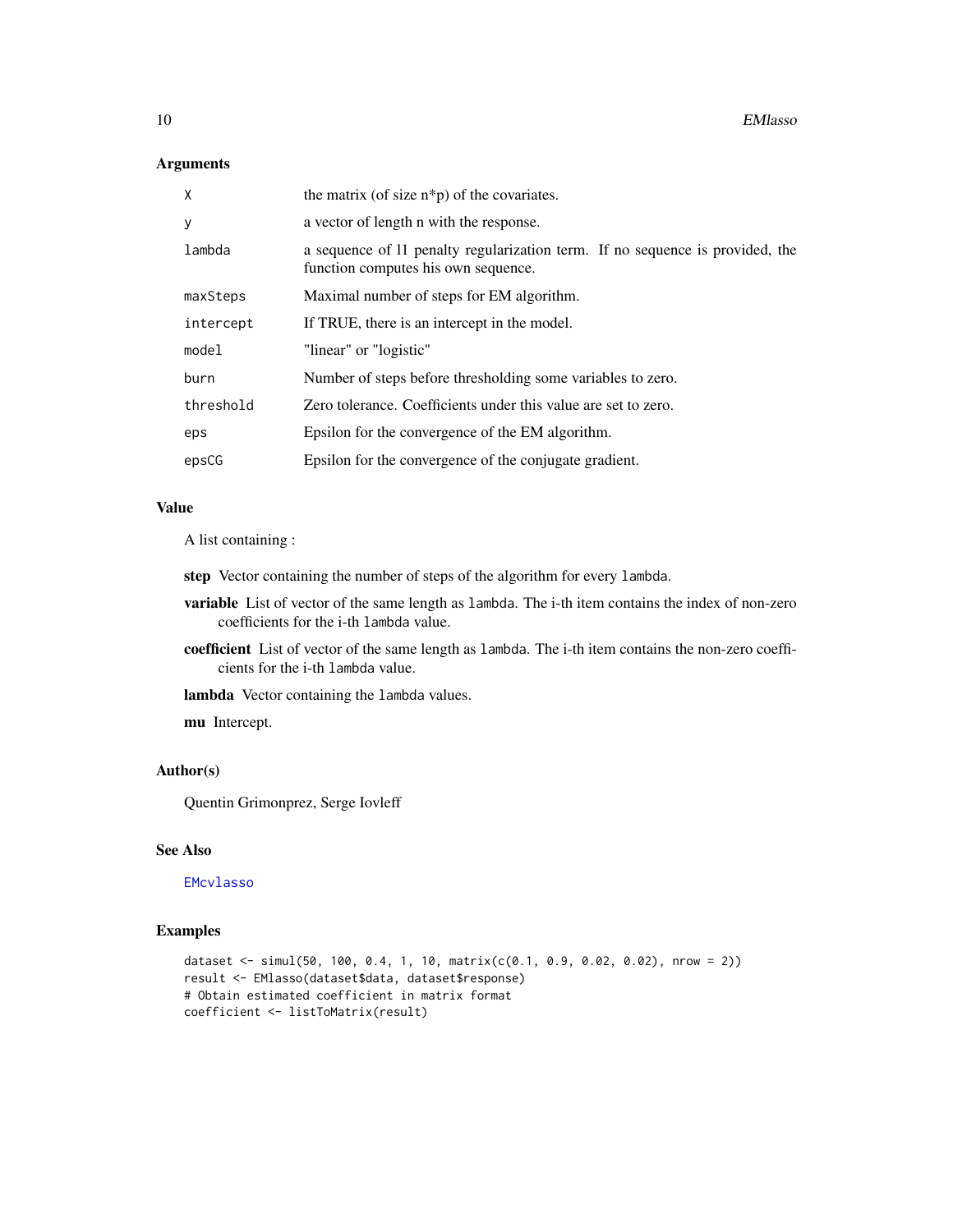<span id="page-10-1"></span><span id="page-10-0"></span>

cross validation function for lars algorithm

#### Usage

```
HDcvlars(
 X,
 y,
 nbFolds = 10,index = seq(0, 1, by = 0.01),mode = c("fraction", "lambda"),
 maxSteps = 3 * min(dim(X)),partition = NULL,
 intercept = TRUE,
 eps = .Machine$double.eps^0.5
)
```
#### Arguments

| X         | the matrix (of size $n * p$ ) of the covariates.                                                                                                                                                                         |
|-----------|--------------------------------------------------------------------------------------------------------------------------------------------------------------------------------------------------------------------------|
| у         | a vector of length n with the response.                                                                                                                                                                                  |
| nbFolds   | the number of folds for the cross-validation.                                                                                                                                                                            |
| index     | Values at which prediction error should be computed. When mode = "fraction",<br>this is the fraction of the saturated lbetal. The default value is $seq(0,1,by=0.01)$ .<br>When mode="lambda", this is values of lambda. |
| mode      | Either "fraction" or "lambda". Type of values containing in partition.                                                                                                                                                   |
| maxSteps  | Maximal number of steps for lars algorithm.                                                                                                                                                                              |
| partition | partition in nbFolds folds of y. Must be a vector of same size than y containing<br>the index of folds.                                                                                                                  |
| intercept | If TRUE, there is an intercept in the model.                                                                                                                                                                             |
| eps       | Tolerance of the algorithm.                                                                                                                                                                                              |

# Value

A list containing

cv Mean prediction error for each value of index.

cvError Standard error of cv.

minCv Minimal cv criterion.

minIndex Value of index for which the cv criterion is minimal.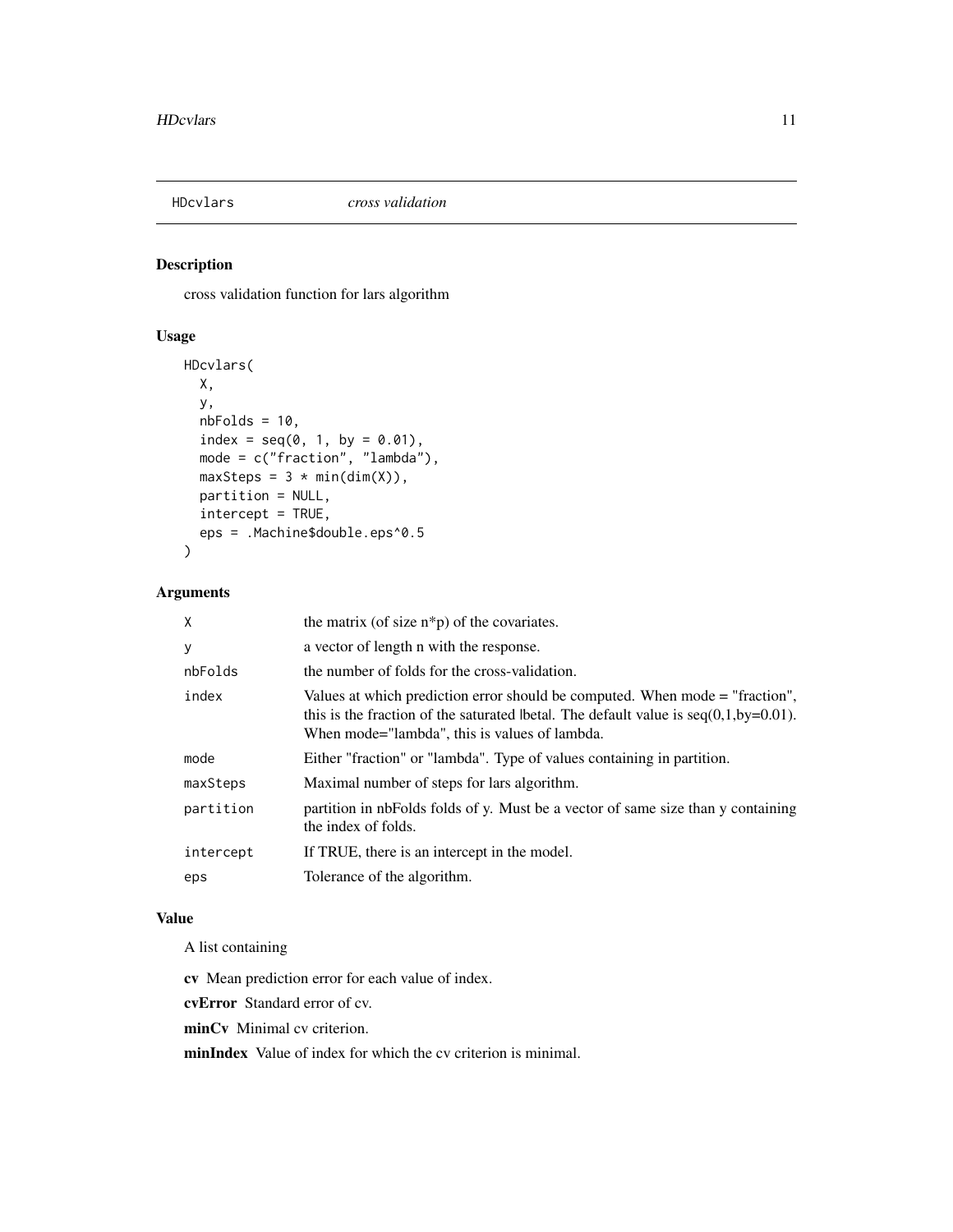<span id="page-11-0"></span>index Values at which prediction error should be computed. This is the fraction of the saturated  $\beta$ |beta|. The default value is seq $(0,1,by=0.01)$ .

maxSteps Maximum number of steps of the lars algorithm.

#### Author(s)

Quentin Grimonprez

#### Examples

```
dataset <- simul(50, 10000, 0.4, 10, 50, matrix(c(0.1, 0.8, 0.02, 0.02), nrow = 2))
result <- HDcvlars(dataset$data, dataset$response, 5)
```
<span id="page-11-1"></span>

|  | <i>Fusion algorithm</i> | <b>HDfusion</b> |
|--|-------------------------|-----------------|
|--|-------------------------|-----------------|

#### Description

It performs the lars algorithm for solving a special case of lasso problem. It is a linear regression problem with a l1-penalty on the difference of two successive coefficients.

#### Usage

```
HDfusion(
 X,
 y,
 maxSteps = 3 * min(dim(X)),intercept = TRUE,
  eps = .Machine$double.eps^0.5
)
```
#### Arguments

|           | the matrix (of size $n * p$ ) of the covariates. |
|-----------|--------------------------------------------------|
|           | a vector of length n with the response.          |
| maxSteps  | Maximal number of steps for lars algorithm.      |
| intercept | If TRUE, there is an intercept in the model.     |
| eps       | Tolerance of the algorithm.                      |

#### Value

An object of type [LarsPath](#page-13-1). [LarsPath-class](#page-13-2).

#### Author(s)

Quentin Grimonprez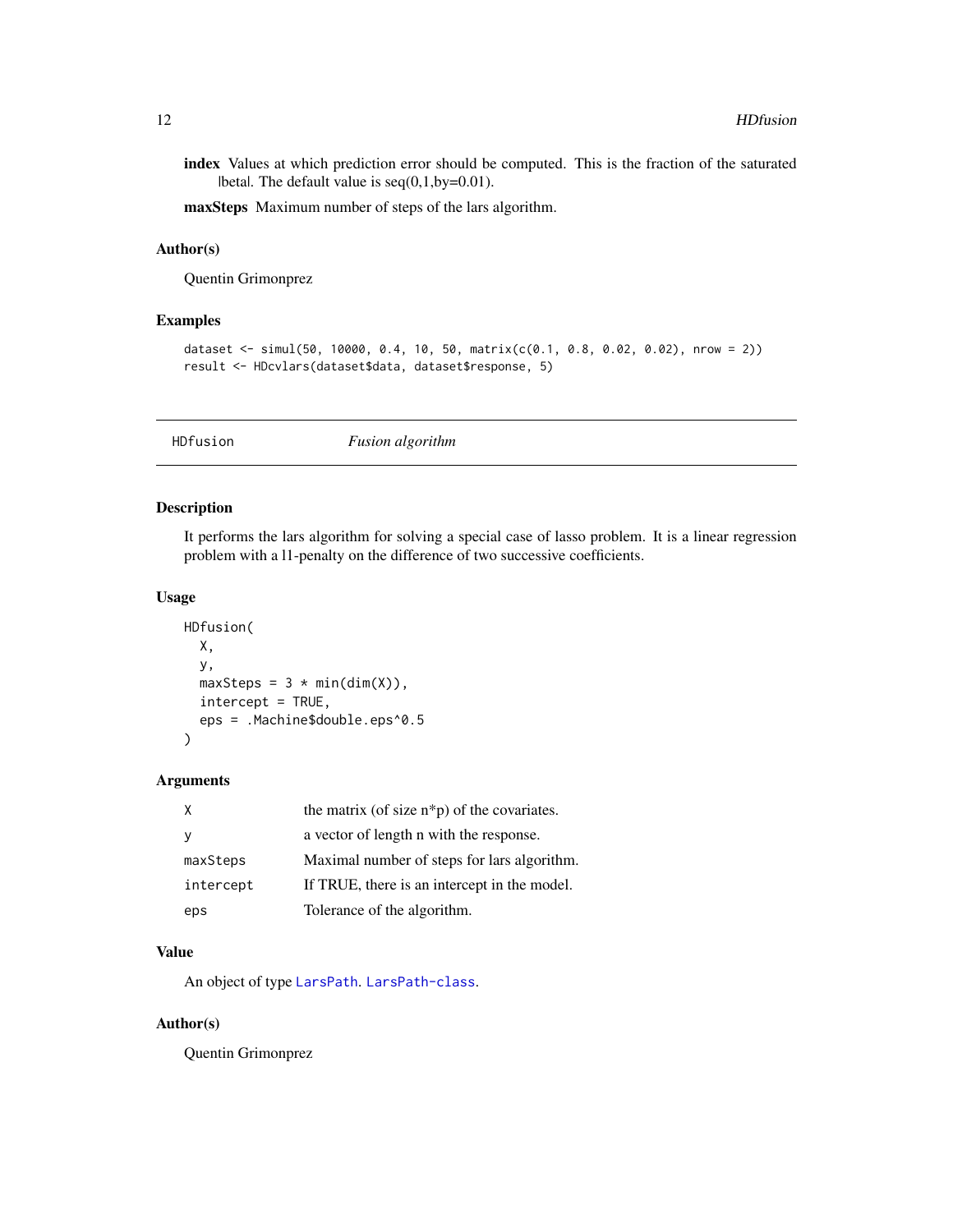#### <span id="page-12-0"></span>HDlars and the state of the state of the state of the state of the state of the state of the state of the state of the state of the state of the state of the state of the state of the state of the state of the state of the

## References

Efron, Hastie, Johnstone and Tibshirani (2003) "Least Angle Regression" (with discussion) Annals of Statistics

### See Also

LarsPath HDlars

# Examples

```
set.seed(10)
dataset <- simul(50, 10000, 0.4, 10, 50, matrix(c(0.1, 0.8, 0.02, 0.02), nrow = 2))
result <- HDfusion(dataset$data, dataset$response)
```
<span id="page-12-1"></span>HDlars *Lars algorithm*

#### Description

It performs the lars algorithm for solving lasso problem. It is a linear regression problem with a l1-penalty on the estimated coefficient.

#### Usage

```
HDlars(
  X,
 y,
 maxSteps = 3 * min(dim(X)),intercept = TRUE,
  eps = .Machine$double.eps^0.5
)
```
#### Arguments

| χ         | the matrix (of size $n * p$ ) of the covariates. |
|-----------|--------------------------------------------------|
|           | a vector of length n with the response.          |
| maxSteps  | Maximal number of steps for lars algorithm.      |
| intercept | If TRUE, add an intercept to the model.          |
| eps       | Tolerance of the algorithm.                      |

# Details

The l1 penalty performs variable selection via shrinkage of the estimated coefficient. It depends on a penalty parameter called lambda controlling the amount of regularization. The objective function of lasso is :

$$
||y - X\beta||_2 + \lambda ||\beta||_1
$$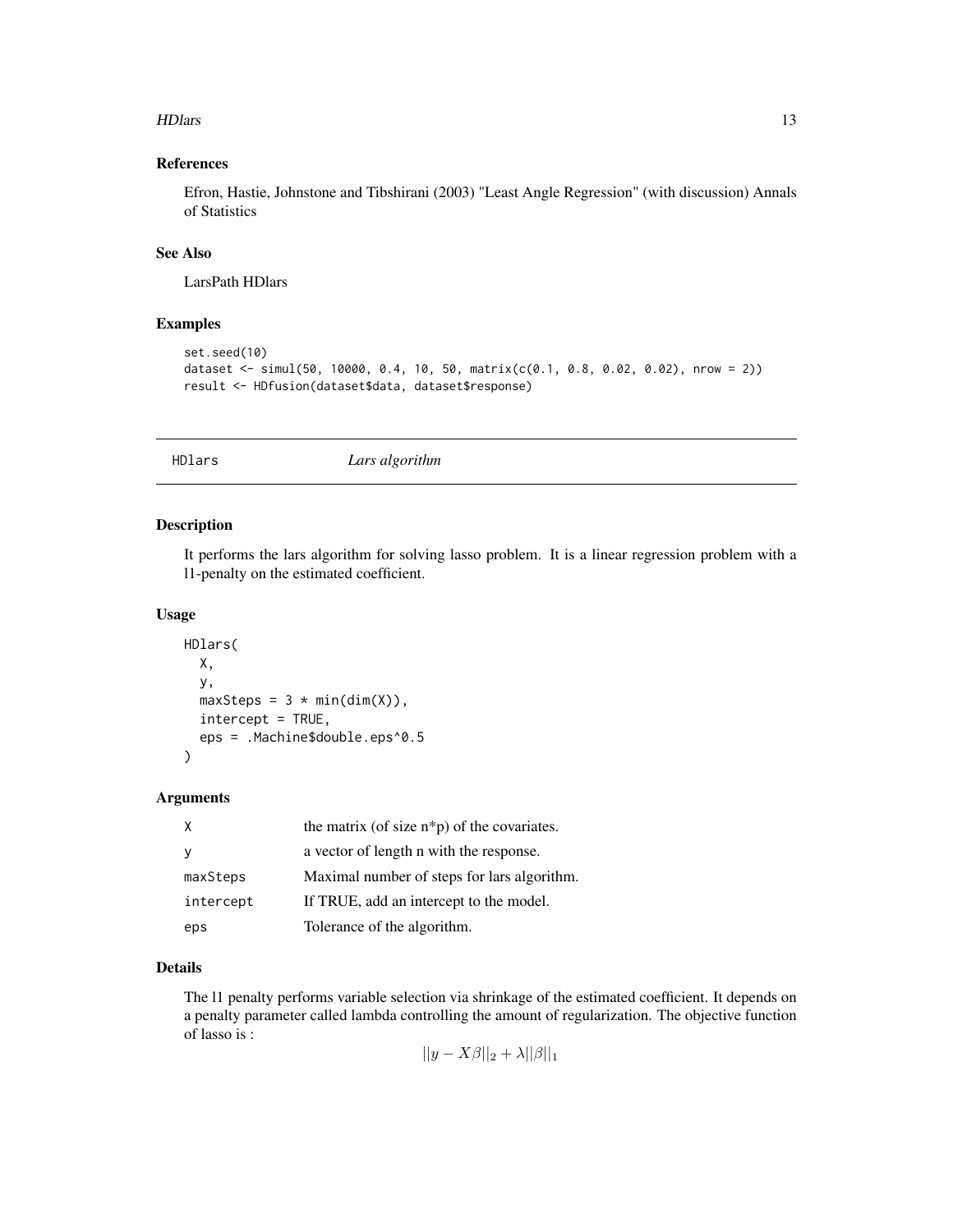#### <span id="page-13-0"></span>Value

An object of type [LarsPath](#page-13-1).

#### Author(s)

Quentin Grimonprez

#### References

Efron, Hastie, Johnstone and Tibshirani (2003) "Least Angle Regression" (with discussion) Annals of Statistics

#### See Also

[LarsPath](#page-13-1) [HDcvlars](#page-10-1) [listToMatrix](#page-14-1)

#### Examples

```
dataset <- simul(50, 10000, 0.4, 10, 50, matrix(c(0.1, 0.8, 0.02, 0.02), nrow = 2))
result <- HDlars(dataset$data, dataset$response)
# Obtain estimated coefficient in matrix format
coefficient <- listToMatrix(result)
```
<span id="page-13-2"></span>LarsPath-class *Constructor of LarsPath class*

#### <span id="page-13-1"></span>**Description**

This class stores the results of lars and fusion algorithms.

#### Details

nbStep Number of steps of the algorithm.

- variable List of vector of size "step+1". The i+1-th item contains the index of non-zero coefficients at the i-th step.
- coefficient List of vector of size "step+1". The i+1-th item contains the non-zero coefficients at the i-th step.
- l1norm Vector of length "step+1", containing the L1-norm of the coefficients at each step.

lambda Vector of length "step+1", containing the lambda at each step.

- dropIndex Vector of length "step" containing the index of the dropped variable at the i-th step, 0 means no variable has been dropped at this step.
- addIndex Vector of length "step" containing the index of the added variable at the i-th step, 0 means no variable has been added at this step.

mu Intercept.

meanX Mean of columns of X.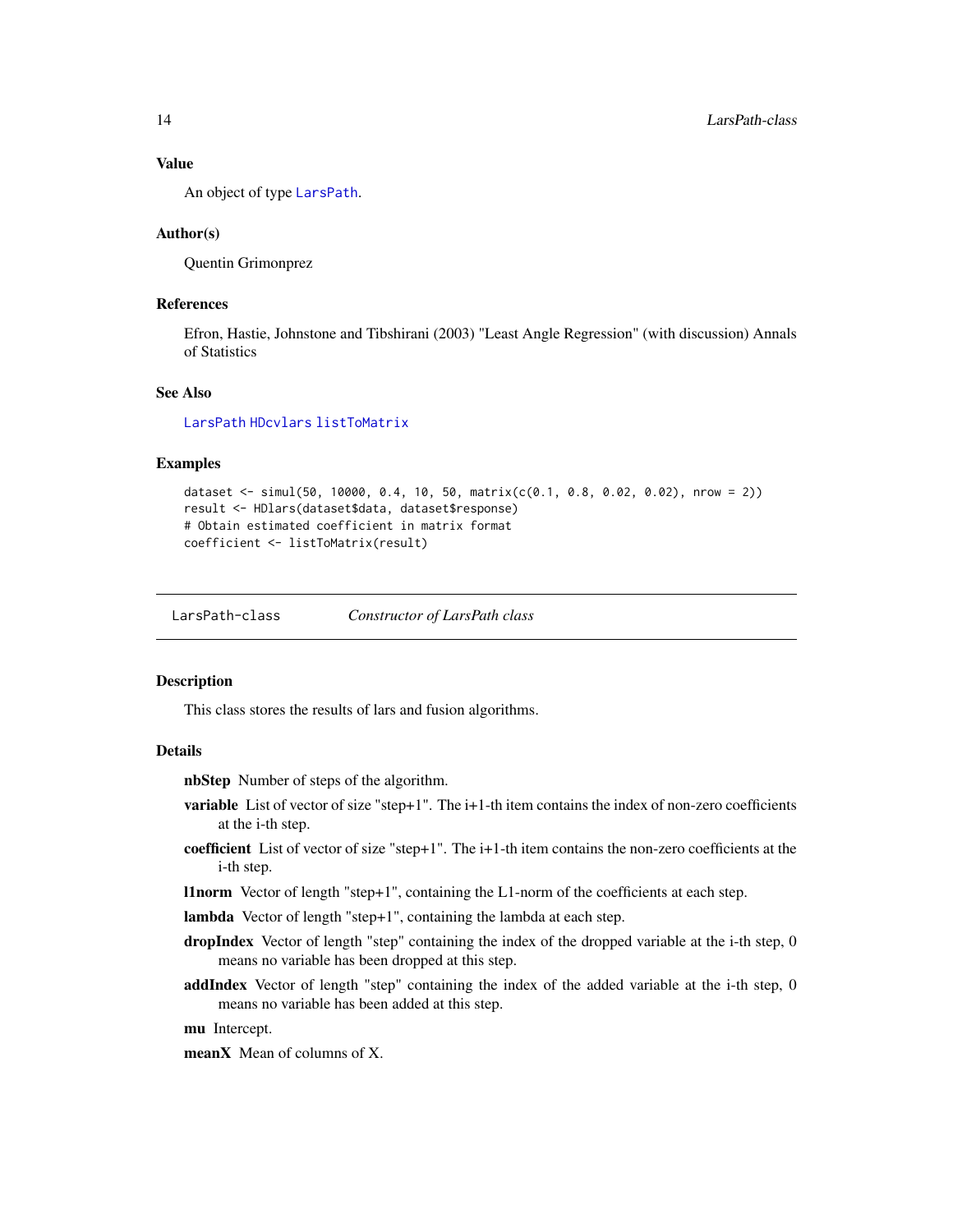#### <span id="page-14-0"></span>listToMatrix 15

ignored A vector containing index of ignored variables during the algorithm.

p Total number of covariates.

fusion If TRUE, results from HDfusion function.

error Error message from lars.

# See Also

[HDlars](#page-12-1)

<span id="page-14-1"></span>listToMatrix *List to sparse matrix conversion*

### Description

create a matrix with all estimated coefficients from the output of [HDlars](#page-12-1) or [EMlasso](#page-8-1) functions.

### Usage

listToMatrix(x, row = c("covariates", "lambda"))

# Arguments

| x   | a LarsPath or EMlasso object         |
|-----|--------------------------------------|
| row | if covariates, covariates are in row |

#### Value

A sparse matrix containing the values of estimated coefficients for all penalty parameter and all covariates

# See Also

[HDlars](#page-12-1) [EMlasso](#page-8-1)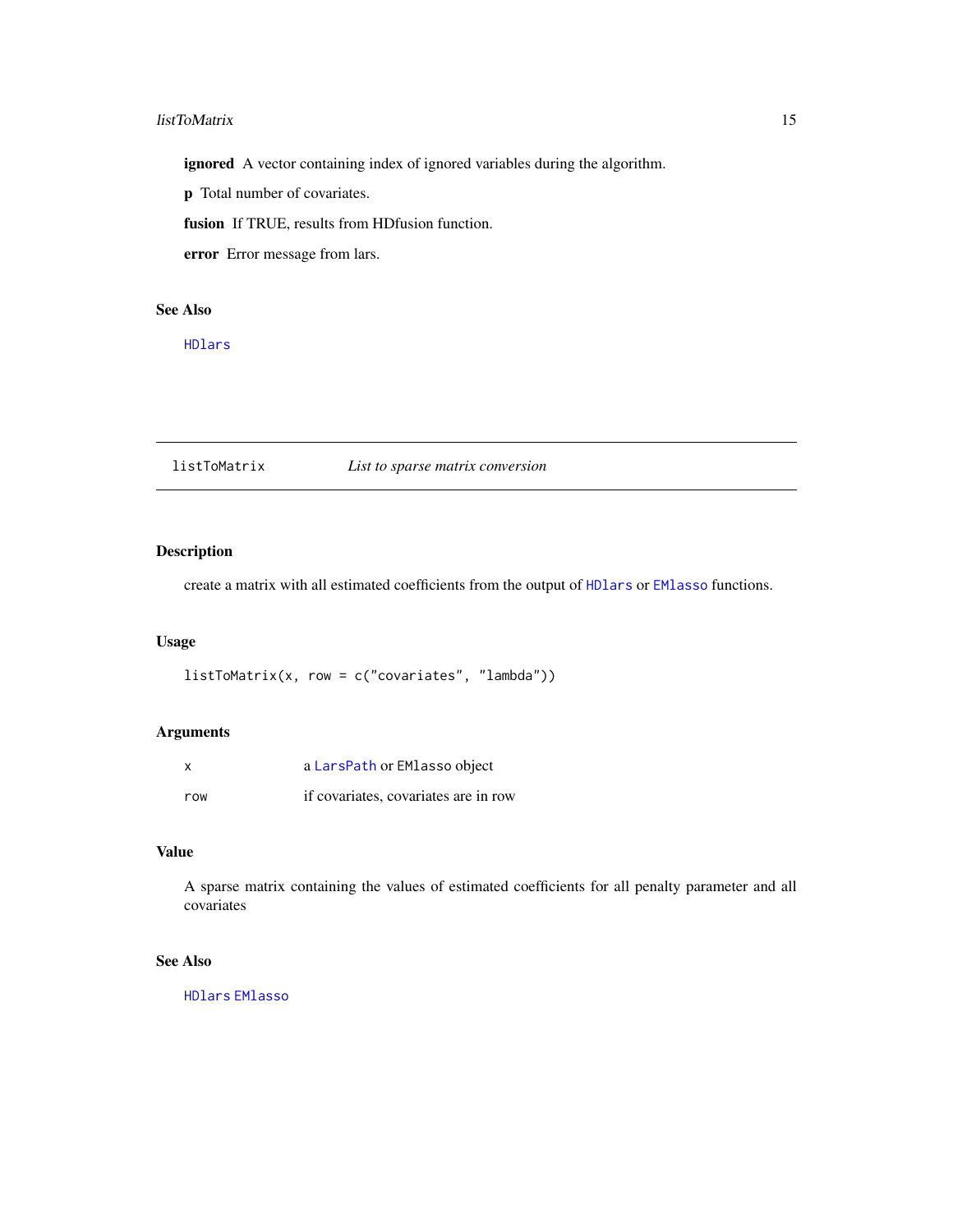<span id="page-15-0"></span>

plot the path of the lars algorithm.

# Usage

```
## S4 method for signature 'LarsPath'
plot(
  x,
  sep.line = FALSE,
  abscissa = c("l1norm", "lambda"),
 log.scale = FALSE,
  ...
)
```
#### Arguments

| $\mathsf{x}$ | LarsPath object                                                                                                                   |
|--------------|-----------------------------------------------------------------------------------------------------------------------------------|
| sep.line     | If TRUE, print vertical dashed line when a variable is added or dropped in the<br>path                                            |
| abscissa     | either "11 norm" or "lambda". If "lambda", regularization parameter is used as<br>abscissa, else 11 norm of the solution is used. |
| log.scale    | If TRUE, use logarithm scale on abscissa                                                                                          |
| $\ddotsc$    | Other plot arguments                                                                                                              |
|              |                                                                                                                                   |

#### See Also

[HDlars](#page-12-1) [LarsPath](#page-13-1)

plot.HDcvlars *plot cross validation mean square error*

# Description

plot cross validation mean square error

#### Usage

## S3 method for class 'HDcvlars'  $plot(x, \ldots)$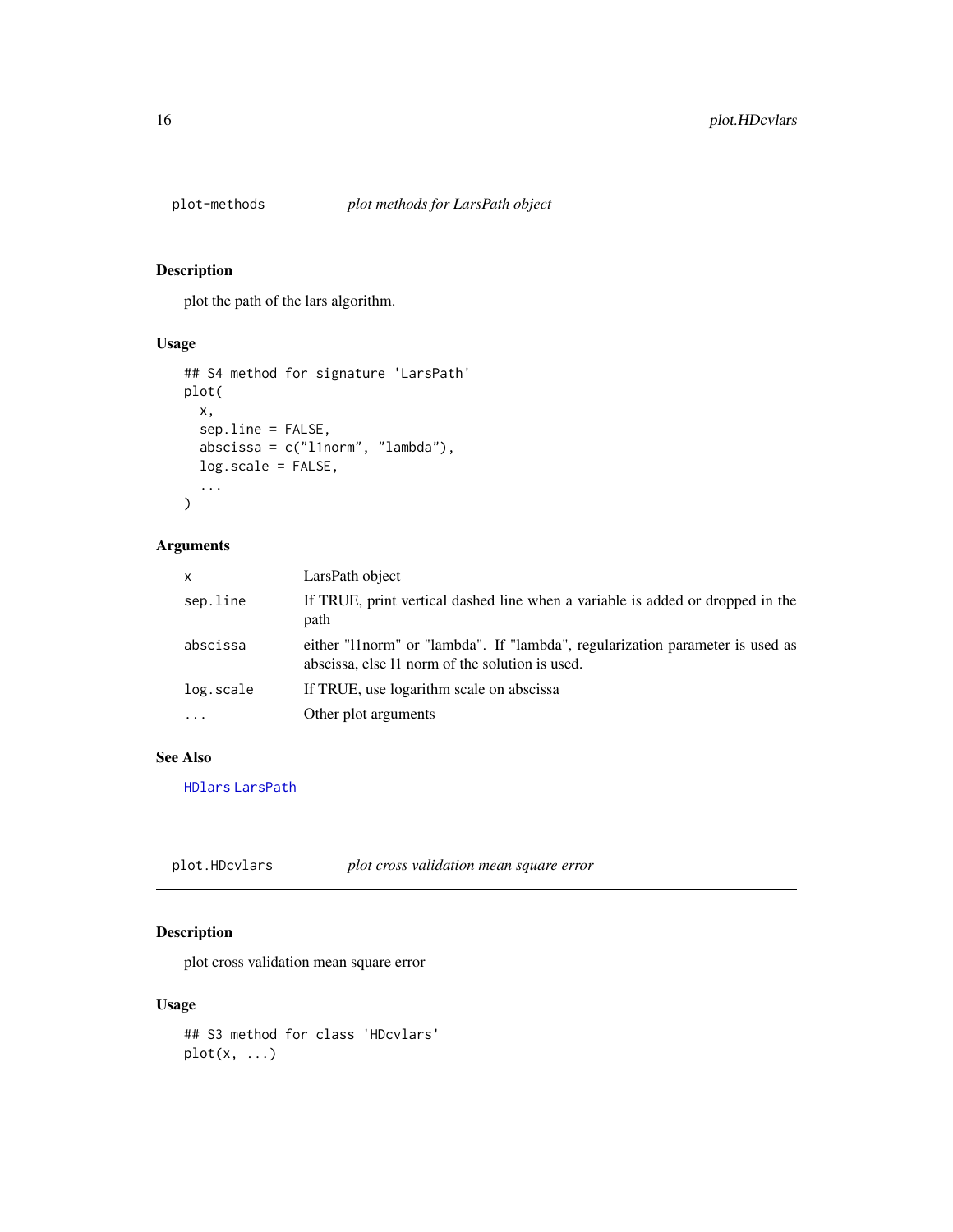### <span id="page-16-0"></span>plotCoefficient 17

#### Arguments

|          | Output from HDcvlars function. |
|----------|--------------------------------|
| $\cdots$ | graphical parameters           |

# Author(s)

Quentin Grimonprez

### Examples

```
dataset <- simul(50, 10000, 0.4, 10, 50, matrix(c(0.1, 0.8, 0.02, 0.02), nrow = 2))
result <- HDcvlars(dataset$data, dataset$response, 5)
plot(result)
```
plotCoefficient *Plot of coefficients*

### Description

Plot of the coefficients of a step

#### Usage

```
plotCoefficient(x, step, ylab = "coefficients", xlab = "variables", ...)
```
#### Arguments

| x    | A LarsPath object.                                   |
|------|------------------------------------------------------|
| step | The step at which you want to plot the coefficients. |
| ylab | Name of the y axis.                                  |
| xlab | Name of the x axis.                                  |
|      | Other plot arguments.                                |

#### See Also

[HDlars](#page-12-1) [LarsPath](#page-13-1)

```
dataset <- simul(50, 1000, 0.4, 10, 50, matrix(c(0.1, 0.8, 0.02, 0.02), nrow = 2))
result <- HDfusion(dataset$data, dataset$response)
plotCoefficient(result, result@nbStep) # plot coefficients at the last step
```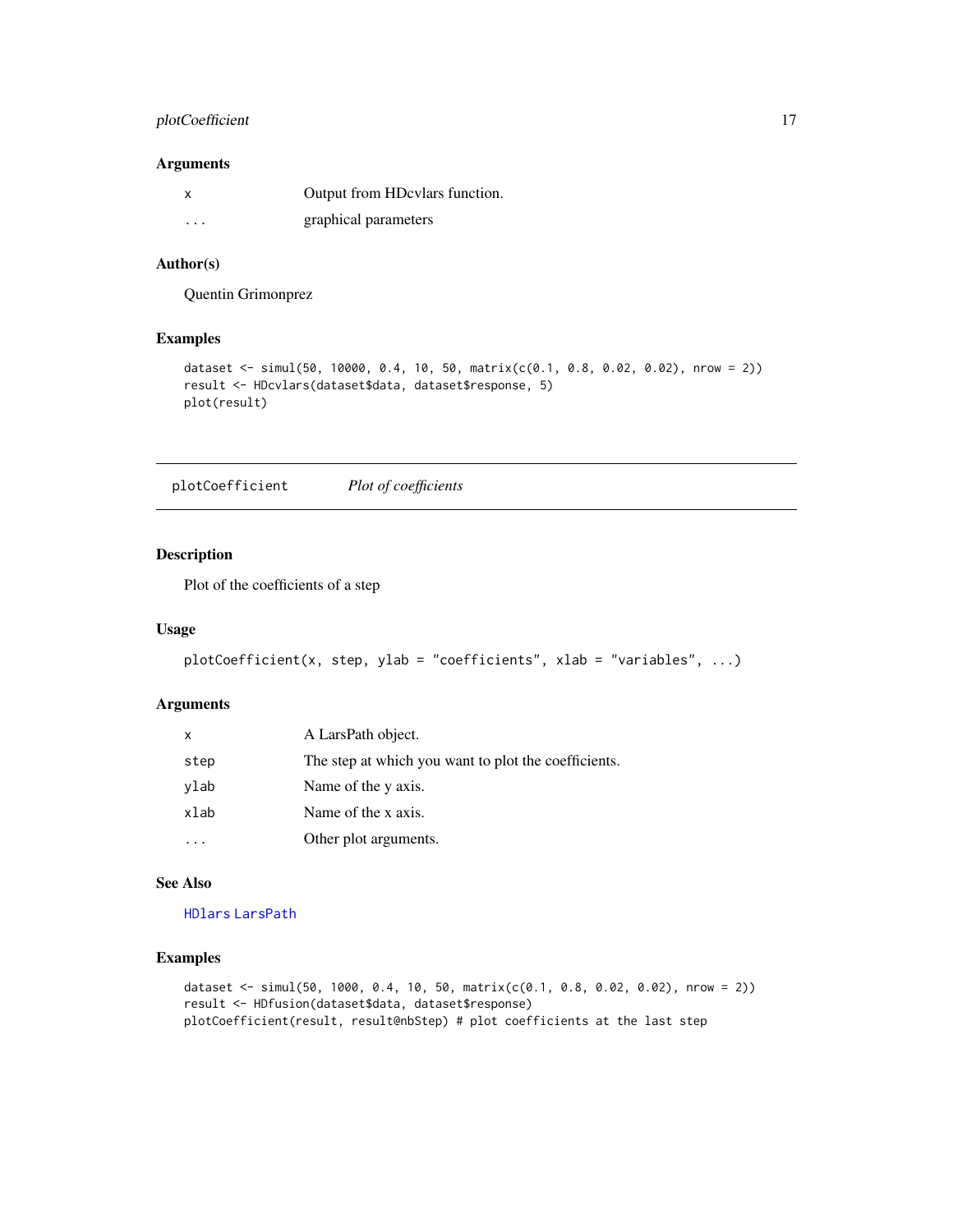<span id="page-17-0"></span>predict.LarsPath *Prediction of response*

### Description

Predict response of a new sample Xnew at a given level of penalty

#### Usage

```
## S3 method for class 'LarsPath'
predict(object, Xnew, lambda, mode = c("fraction", "lambda", "norm"), ...)
```
#### Arguments

| object | a LarsParth object                                                                                                                                                                                                                                               |
|--------|------------------------------------------------------------------------------------------------------------------------------------------------------------------------------------------------------------------------------------------------------------------|
| Xnew   | a matrix (of size $n^*$ object@p) of covariates.                                                                                                                                                                                                                 |
| lambda | If mode ="norm", lambda represents the 11-norm of the coefficients with which<br>we want to predict. If mode="fraction", lambda represents the ratio (11-norm of<br>the coefficients with which we want to predict)/(11-norm maximal of the LarsPath<br>object). |
| mode   | "fraction", "lambda" or "norm".                                                                                                                                                                                                                                  |
| .      | other arguments. Not used.                                                                                                                                                                                                                                       |

# Value

The predicted response

#### Author(s)

Quentin Grimonprez

```
dataset <- simul(50, 10000, 0.4, 10, 50, matrix(c(0.1, 0.8, 0.02, 0.02), nrow = 2))
result <- HDlars(dataset$data[1:40, ], dataset$response[1:40])
y <- predict(result, dataset$data[41:50, ], 0.3, "fraction")
```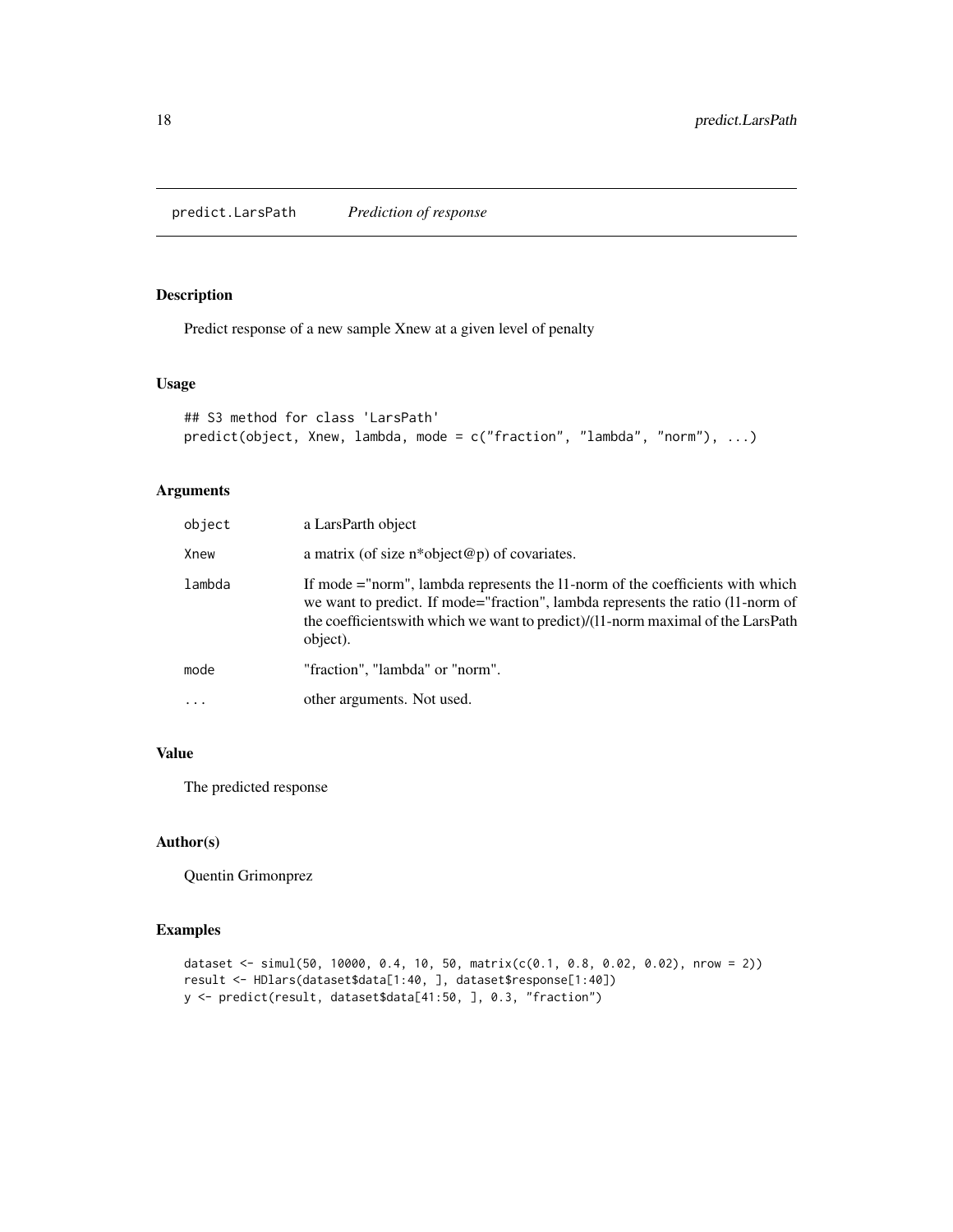<span id="page-18-0"></span>

Simulate copy number data for a case-control study.

# Usage

simul(n, nbSNP, probCas, nbSeg, meanSegmentSize, prob, alpha = 15)

# Arguments

| n               | Number of individuals.                                                                                                        |
|-----------------|-------------------------------------------------------------------------------------------------------------------------------|
| nbSNP           | Size of the DNA sequence.                                                                                                     |
| probCas         | Probability to be a case individual.                                                                                          |
| nbSeg           | Number of causal segments.                                                                                                    |
| meanSegmentSize |                                                                                                                               |
|                 | The mean size of anormal segment.                                                                                             |
| prob            | A 2 <sup>*</sup> 2 matrix containing probabilities:                                                                           |
|                 | $prob[1,1]$ =probability to have an anomaly to a SNP given the person does not<br>have the disease and the SNP is causal.     |
|                 | $prob[1,2]$ =probability to have an anomaly to a SNP given the person does not<br>have the disease and the SNP is not causal. |
|                 | $prob[2,1]$ =probability to have an anomaly to a SNP given the person has the<br>disease and the SNP is causal.               |
|                 | $prob[2,2]$ =probability to have an anomaly to a SNP given the person has the<br>disease and the SNP is not causal.           |
| alpha           | Parameter of the beta(alpha, alpha).                                                                                          |

#### Value

a list containing:

| data      | A matrix of size n*nbSeg, containing values of the copy-number signal. |
|-----------|------------------------------------------------------------------------|
| response  | A vector of size n containing the cas/control status.                  |
| causalSNP | A vector of size nbSeg containing the center of causal segments.       |

# Author(s)

Quentin Grimonprez, Serge Iovleff

```
data <- simul(50, 10000, 0.4, 10, 150, matrix(c(0.1, 0.8, 0.001, 0.001), nrow = 2))
```